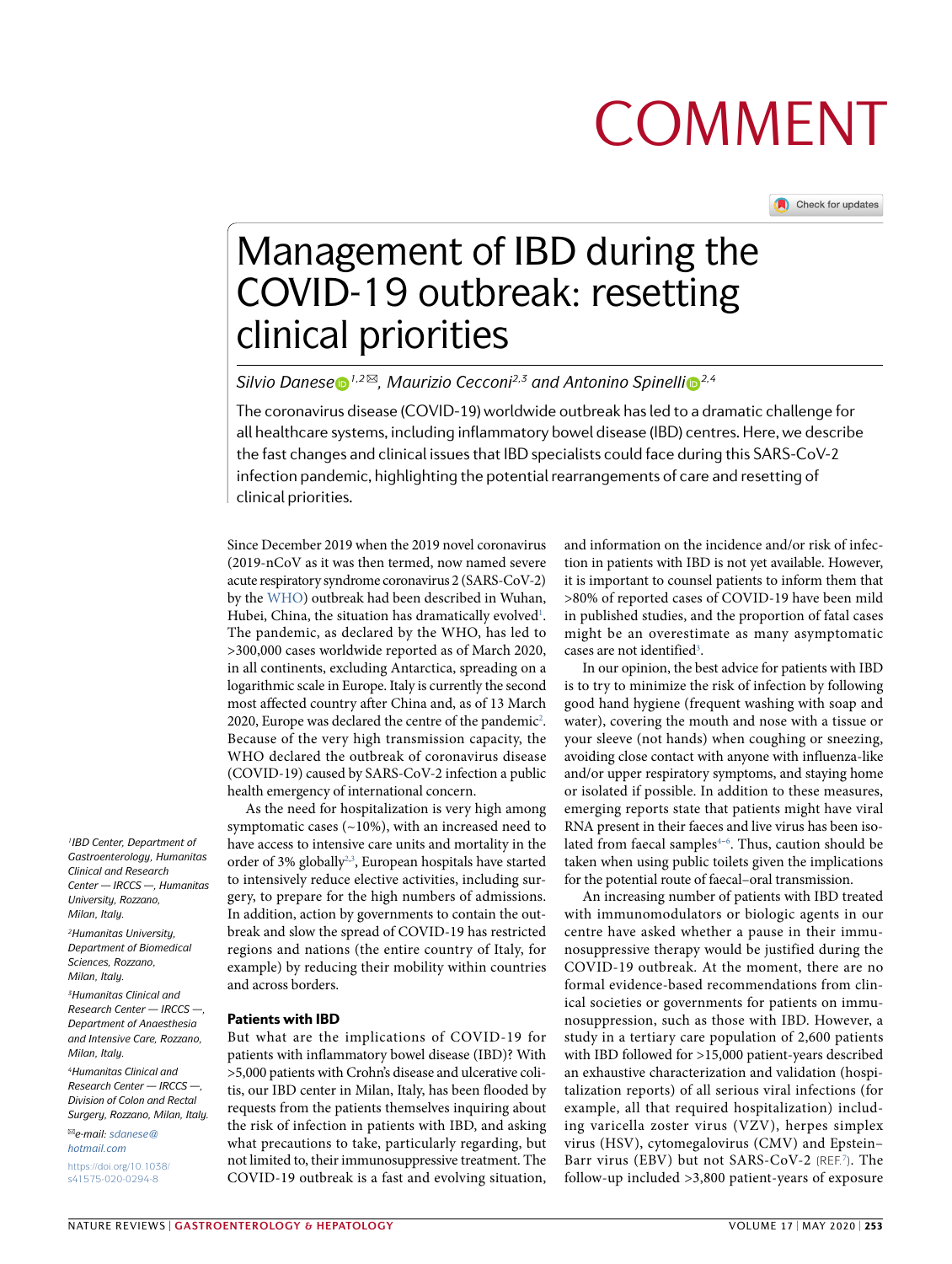### COMMENT

a

c

to anti-TNF agents, >4,800 patient-years of exposure to immunosuppressants, and >1,200 patient-years of follow-up in those >65 years. The researchers identified 31 cases of serious viral infections related to EBV, CMV, VZV and HSV infection. The two independent drivers of the risk were clinically active IBD and exposure to thiopurines. No cases of severe seasonal flu and no deaths by seasonal flu were observed. Although many of our patients have been vaccinated against seasonal flu, as recommended by European Crohn's and Colitis Organisation [\(ECCO\)](https://www.ecco-ibd.eu/) guidelines, vaccination strategy adoption is very low and the protective effect of the vaccine is moderate, particularly in patients with an immunosuppression status. Thus, at the moment, it does not seem appropriate to recommend the pause of immunosuppressive treatment in patients with IBD, as stated by International [Organization](https://www.ioibd.org/) of IBD<sup>8</sup> (FIG. [1](#page-1-0)), [Crohn's](https://www.crohnsandcolitis.org.uk/news/updated-wuhan-novel-coronavirus-advice) & [Colitis](https://www.crohnsandcolitis.org.uk/news/updated-wuhan-novel-coronavirus-advice) UK and Crohn's & Colitis [Foundation](https://www.crohnscolitisfoundation.org/what-ibd-patients-should-know-about-2019-novel-coronavirus-covid-19) in their guidance for patients. Moreover, although thiopurines have been associated with risk of serious viral infection in IBD[7](#page-2-5) , the IOIBD recommends they continue to be taken as these agents take months to leave the body and so stopping these medications will not help in the short term. In addition, a survey from the European Federation of Crohn's and Colitis association and ECCO is ongoing to explore the need for education about COVID-19.



- Medicines such as mesalamine are safe
- 
- Biologic agents used to treat IBD (e.g. anti-TNF agents, ustekinumab and vedolizumab) are generally safe; there are no recommendations to stop taking these medications and the effects of these drugs are present for
- but stopping these agents in the short-term will not help
- withot help<br>• Get the influenza vaccination
- Attend virtual clinics if possible
- **Suggested protocol to maintain opening of biologic agent clinicc**
	- Checkpoints at hospital entrances to screen for any fever or cough in previous 2 weeks
	- No accompanying person permitted inside
	- Verify information regarding patient contact with people with fever or cough or with
	- Respect 1–2m distance during clinics and between infusion chairs
	- Use of surgical masks for clinical staff
	-
	- Use of latex gloves for clinical staff

#### <span id="page-1-0"></span>Fig. 1 | **Approaches to minimize spread of infectious disease for patients with IBD during COVID-19. a** | The WHO

recommends basic protective measures against severe acute respiratory syndrome coronavirus 2 (SARS-CoV-2) for the general public, including washing hands frequently and maintaining social distancing. **b** | The [International](https://www.ioibd.org/) Organization for the study of Inflammatory Bowel Disease (IOIBD) have made several recommendations for patients with inflammatory bowel disease (IBD) related to coronavirus disease (COVID-19), including the continuation of immunosuppressants. **c** | Strategies to enable maintenance of our biologic agent clinic during the COVID-19 outbreak in Italy include checkpoints at hospital entrances for symptom screening and use of surgical masks for clinical staff and patients. <sup>a</sup>Basic protective measures for the public according to the WHO. **PRecommendations by IOIBD** correct as of 16 Mar 2020. Experience at the IBD Center, Humanitas University, Milan, Italy.